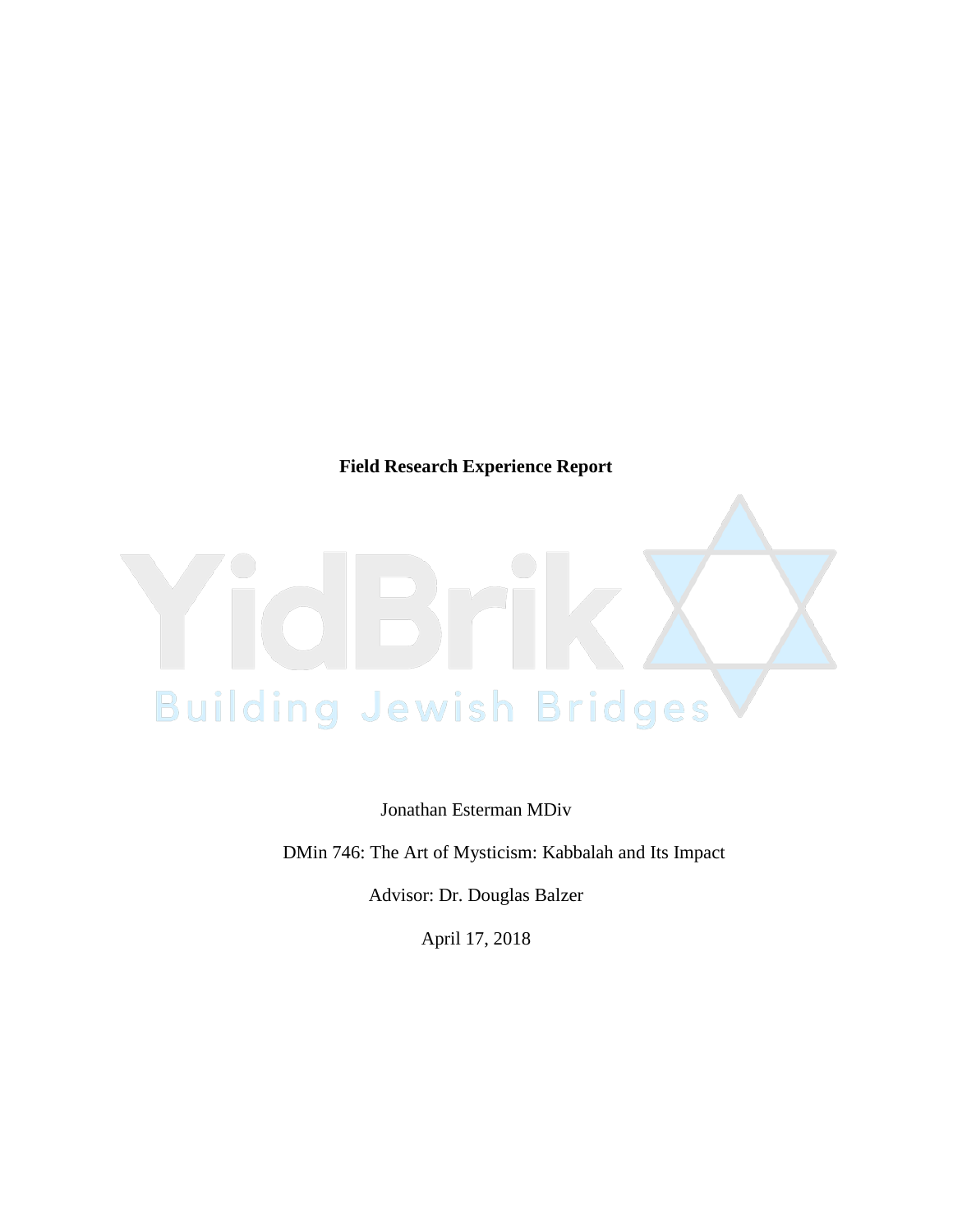# **Contents**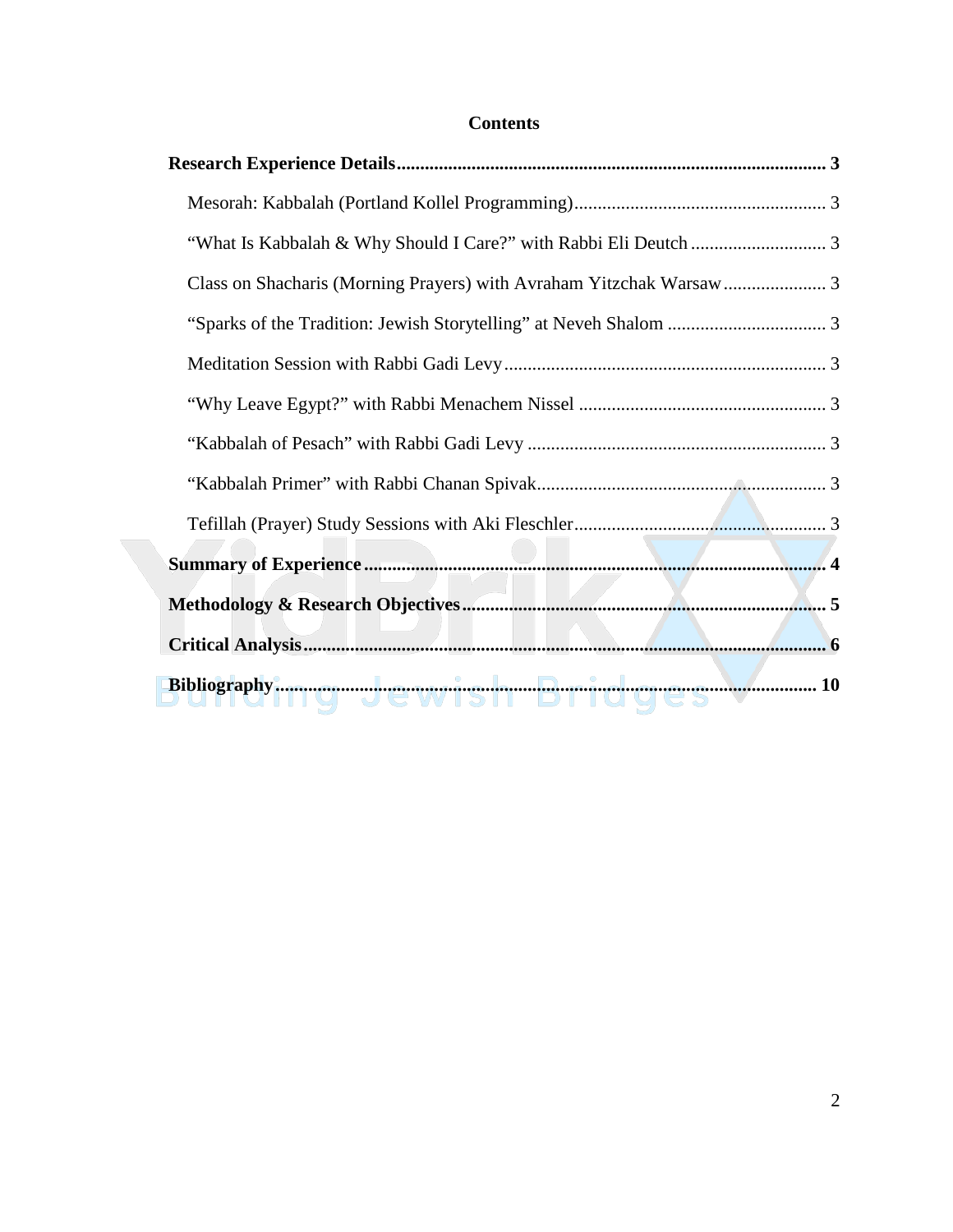### **Research Experience Details**

Mesorah: Kabbalah (Portland Kollel Programming)

Dates & Time: March 8, 2017 7:30 PM – 9:00 PM

<http://www.portlandkollel.org/events/>

"What Is Kabbalah & Why Should I Care?" with Rabbi Eli Deutch

Dates & Time: October 30, 2017 6:30 PM – 10:30 PM

<https://www.facebook.com/events/1725729421070073/>

Class on Shacharis (Morning Prayers) with Avraham Yitzchak Warsaw

Dates & Time: January 27, 2018 3:30 PM – 4:00 PM

"Sparks of the Tradition: Jewish Storytelling" at Neveh Shalom

Dates & Time: January 30, 2018 7:00 PM – 9:00 PM

<https://www.facebook.com/events/388691398238286/>

Meditation Session with Rabbi Gadi Levy

Dates & Time: February 19, 2018 8:00 PM – 9:15 PM "Why Leave Egypt?" with Rabbi Menachem Nissel

Dates & Time: March 18, 2018 8:00 PM – 9:15 PM

<https://www.facebook.com/events/2053510921537307/>

"Kabbalah of Pesach" with Rabbi Gadi Levy

Dates & Time: March 21, 2018 8:00 PM – 9:45 PM

"Kabbalah Primer" with Rabbi Chanan Spivak

Dates & Time: March 31, 2018 7:00 PM – 8:00 PM

Tefillah (Prayer) Study Sessions with Aki Fleschler

**"Introduction"**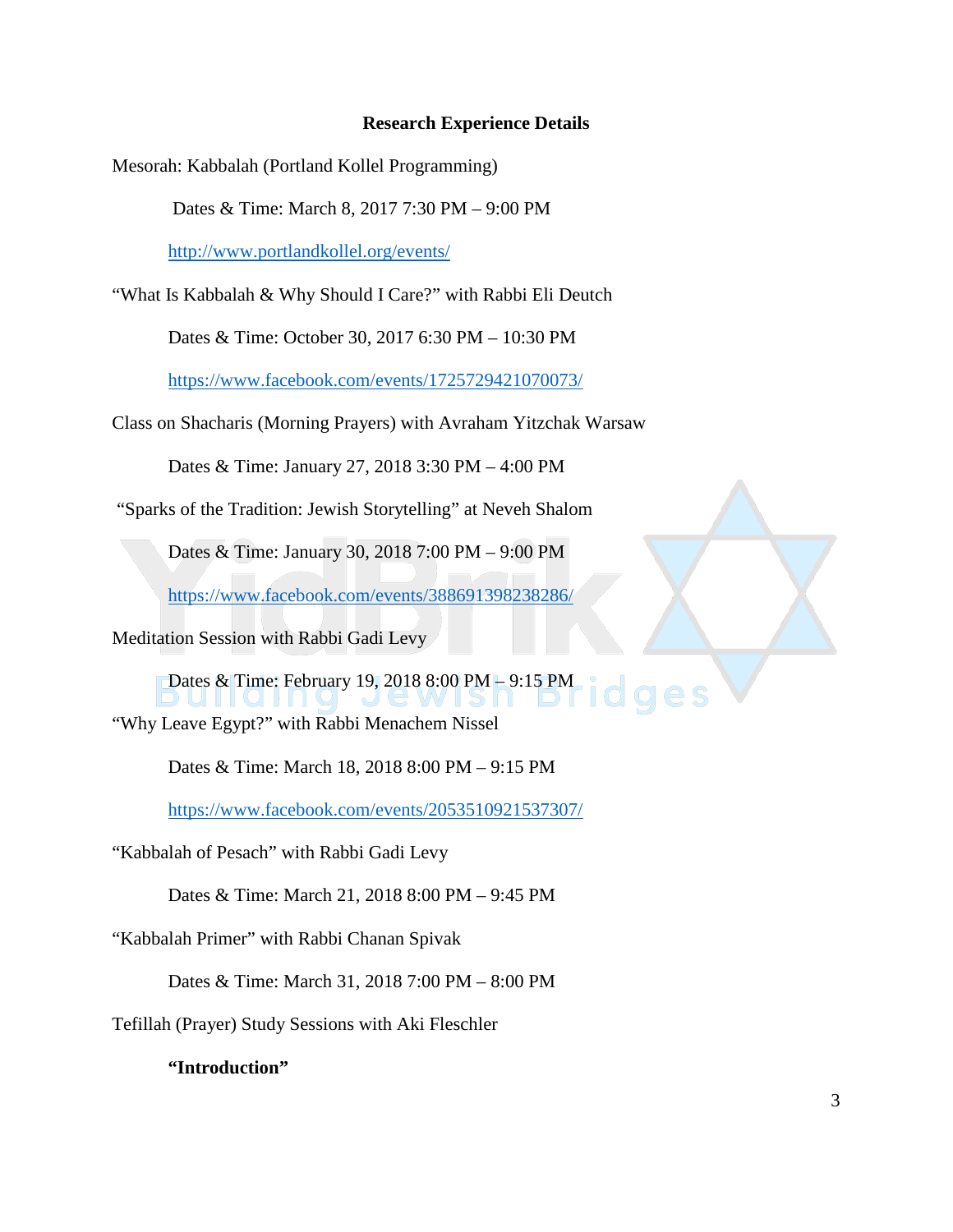Date & Time: January 20, 2018 3:00 PM – 3:30 PM

# **"Modeh Ani"**

Date & Time: January 28, 2018 1:30 PM – 2:30 PM

# **"Morning Blessings"**

Date & Time: February 11, 2018 4:30 PM – 5:00 PM

### **"Shemoneh Esrei & Kevana"**

Date & Time: February 18, 2018 4:00 PM – 5:15 PM

# **"Tefillah in General"**

Date & Time: March 11, 2018 4:00 PM – 5:00 PM

# **"Birkas HaTorah & Elokai Neshama"**

Date & Time: March 25, 2018 4:00 PM – 5:15 PM

**"Tefillah"** 

Date & Time: April 1, 2018 6:00 PM – 7:00 PM

# **"Sefiros of the Omer & Shema"**  Bridges

Date & Time: April 10, 2018 8:15 PM – 9:15 PM

# **"Interrupt Levels"**

Date & Time: April 12, 2018 7:00 PM – 7:30 PM

### **"Shemoneh Esrei & Its Origin"**

Date & Time: April 17, 2018 7:00 PM – 7:45 PM

**Summary of Experience**

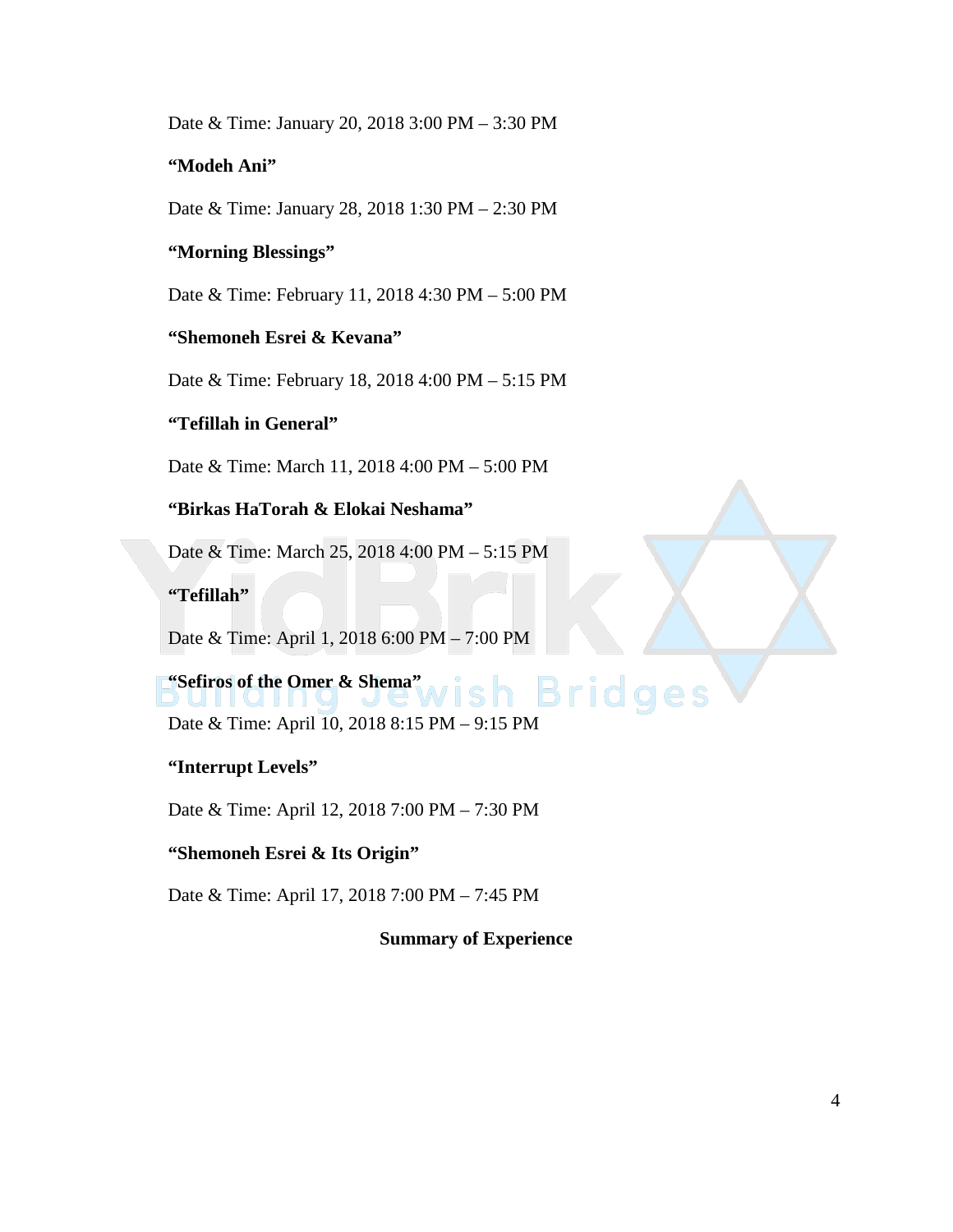For my Field Research Experience, I opted to learn more about the practical and detailed components and Halacha<sup>[1](#page-4-0)</sup> of Tefillah<sup>[2](#page-4-1)</sup> within Orthodoxy, including davening,<sup>[3](#page-4-2)</sup> Tehillim,<sup>[4](#page-4-3)</sup> and meditation. Additionally, I attended some courses and asked questions regarding Kabbalah as part of my module. I found the Kabbalah research to be the most challenging, as will be explained, and the davening experience to be the most intense.<sup>[5](#page-4-4)</sup> Most of my field research on Kabbalah has been learning spirituality from Rabbi Chanan Spivak of Portland Kollel and Rabbi Gadi Levy of Oregon Kosher, as well as working my way through the Siddur<sup>[6](#page-4-5)</sup> (which ties Kabbalah and Tefillah together)<sup>[7](#page-4-6)</sup> with Aki Fleschler, the President of Congregation Kesser Israel. [8](#page-4-7)

#### **Methodology & Research Objectives**

The world of prayer is fairly large within Judaism, so I found it best to narrow my research to solely Orthodox Judaism. As already mentioned, Tefillah is multi-faceted. My focus

# <span id="page-4-0"></span>ng Jewish Bridges <sup>1</sup> Jewish Law

<sup>2</sup> Prayer

 $\overline{a}$ 

<sup>3</sup> Liturgical Prayers

<sup>4</sup> Psalms

<span id="page-4-4"></span><span id="page-4-3"></span><span id="page-4-2"></span><span id="page-4-1"></span> $<sup>5</sup>$  As I will indicate, my classes with Aki also focused on reciting components of davening only in Hebrew</sup> with perfect vocalization.

<sup>6</sup> Jewish prayer book.

<span id="page-4-6"></span><span id="page-4-5"></span> $7$  One apt example is the different prayers found in a Siddur that have Kabbalistic origin, such as Kabbalat Shabbat (Psalms recited to welcome in Shabbat, Kiddush ("sanctifying" Shabbat with blessings over wine and bread), and Havdalah (a separation ceremony to mark the end of Shabbat and our carrying Shabbat joy into the following work week.

<span id="page-4-7"></span><sup>8</sup> Their tagline is "the Orthodox Synagogue for all Jews," which is an apt description as Jews from every walk, Reform to Orthodox, Sephardic to Ashkenazi, and in between, both attend their regularly and have a Shabbat service that tends to every tradition.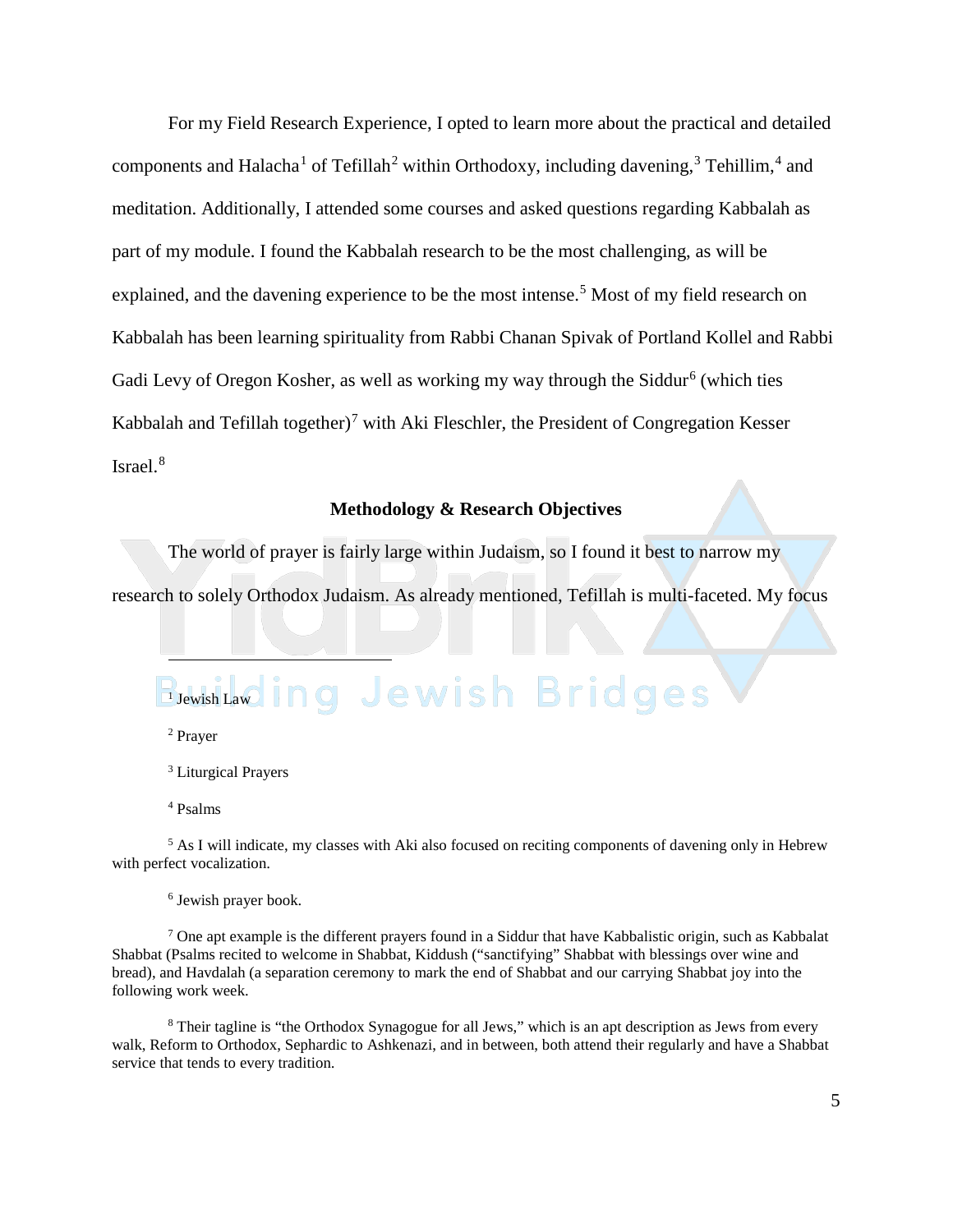was on communal/corporate prayer (davening – done with a minyan<sup>[9](#page-5-0)</sup> three times a day<sup>[10](#page-5-1)</sup>), personal prayer (prayers of the heart in one's own vernacular), spiritual/transcendental prayer (meditation), and praise (Tehillim).

Kabbalah is a central component of Jewish living but is inaccurately portrayed, to the degree of stating Christianity is accurately represented by Westboro Baptist Church.<sup>[11](#page-5-2)</sup> As such, and following tradition, Kabbalah is typically not taught to those under forty years of age.[12](#page-5-3) The result is that mileage may vary, and I did not find many resources to learn from during my module period and thus relied on the courses I took prior to this module.

#### **Critical Analysis**

My field research this term did not roll out as I originally anticipated. I had hoped for more of a focus on Kabbalah but found that the Yeshivish<sup>[13](#page-5-4)</sup> crowd is more book-centered. While Chabad may have been a good resource to learn from, I had been advised by my conversion

#### Jewish Bridges  $3$ uildin Ï

<sup>9</sup> Ouorum of ten Jewish men, age thirteen or older.

<sup>10</sup> Maariv (evening), Shacharis (morning), and Minchah (afternoon).

<span id="page-5-2"></span><span id="page-5-1"></span><span id="page-5-0"></span><sup>11</sup> The point being here that Westboro Baptist no more represents the whole of Christianity as the popular media and Hollywood accurately represent true Kabbalah within Orthodox Judaism.

<span id="page-5-3"></span> $12$  The tradition is a minority opinion but an outspoken one. While majority opinions typically are adopted as custom, the more stringent approach is also the side to err on when unsure. The notion is that after forty years of age, one's life is more stable and not in the pursuit of youth-like passions, thus the person is more mature and ready for the mystical teachings of a relationship with HaShem.

<span id="page-5-4"></span><sup>13</sup> Being of Yeshivah, or Seminary, and thus focused on learning, whereas Chassidus or Hasidic focuses on experience, emotion, and relation over knowledge and reading. The difference in the Portland community is great enough that there are three Jewish schools – a secular one (does not teach Jewish spirituality and is like a traditional private school), a Chabad one (does not teach any secular material and designed to raise future rabbis), and a Yeshivish one (finds a balance between secular and religious, empowering youth to succeed in the world but keep their Jewish identity as the core of their existence).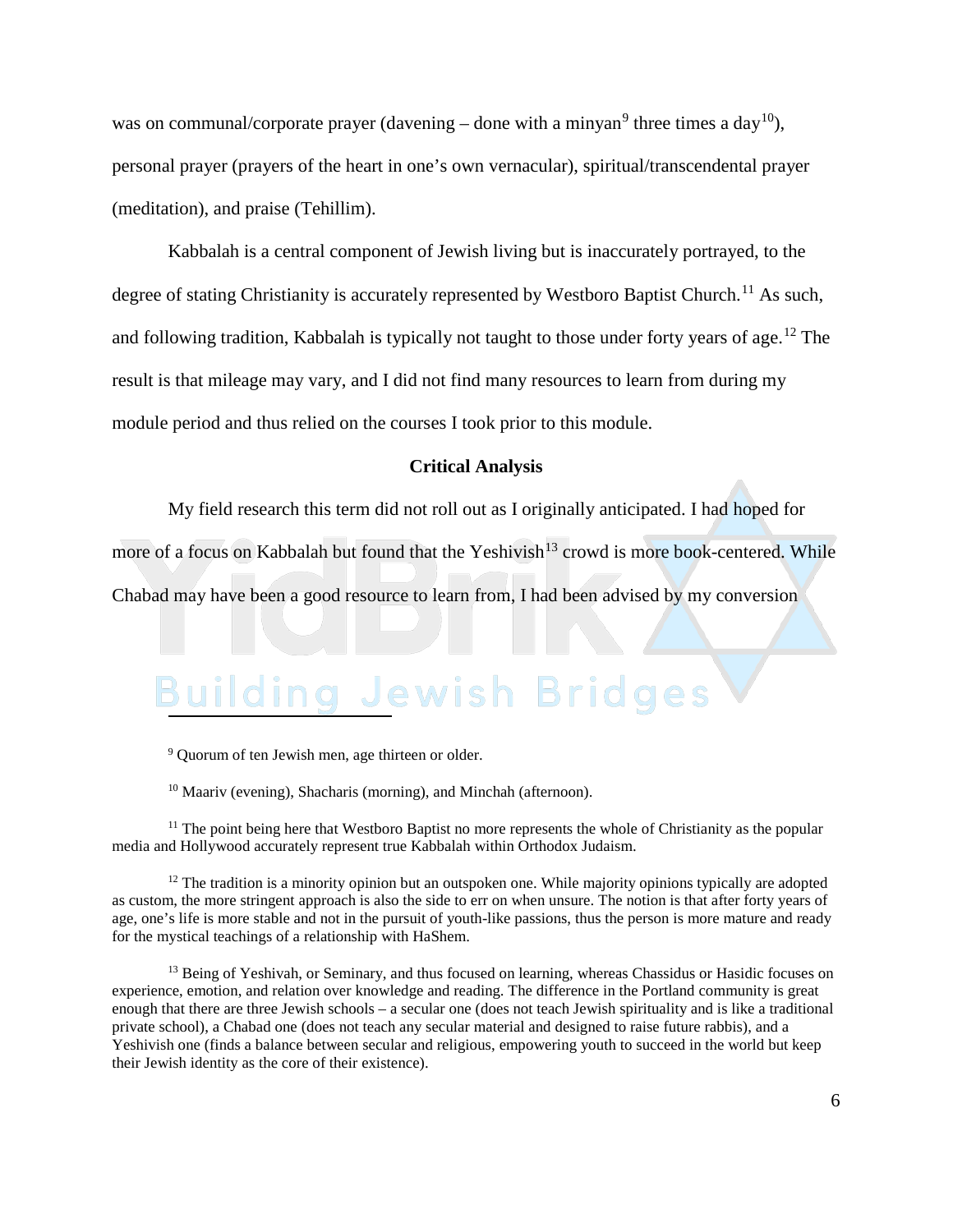rabbi to not involve and integrate myself in the Hasidic community.[14](#page-6-0) My introductory Mesora coursework that put me on my Jewish path and was a part of my DMin 726 research included a class on Kabbalah which I referenced for inclusion since I have regularly referred to my course notes throughout this module. Additionally, an esteemed rabbi from the Old City in Jerusalem taught on Kabbalah in a "secular Jewish" setting last October. I attended based on the advice of Rabbi Gadi Levy, who is an "in-law"[15](#page-6-1) to Rabbi Eli Deutch. Those two experiences helped me recognize that Kabbalah is definitely not according to the popular portrayal. My course readings on Kabbalah only confirmed this notion. Kabbalah is Jewish mysticism, but mysticism needs to be properly defined, and "having a relationship with G-d" or trying to spiritually connect with an Infinite Being that is beyond the corporeal world is definitely mystical. Thus, the Christian version of prayer or "speaking to G-d" is an apt comparison. Kabbalah is literally translated as "welcome/receive," implying the received tradition from Avraham on relational living with Ein/Ayn Sof.[16](#page-6-2)

In regard to Tefillah, Kabbalah is intertwined at every level, which makes it hard to study  $\Box$ JUE WUSIL one without learning the other. My Academic Essay will expound on this more. My specific

 $\overline{a}$ 

<span id="page-6-0"></span><sup>&</sup>lt;sup>14</sup> Rabbi Kenneth Brodkin of Congregation Kesser Israel is my conversion rabbi. While he gets along well with the rabbi of the local Chabad House, Rabbi Brodkin discourages a Hasidic approach to Judaism because he finds it to be an unhealthy expression of the faith and far too stringent for converts (Chabad, as an organization, even refuses to perform conversions). He has approved me reading some of the articles on their site and occasionally participating in an online course, but feels that if one wants to be Chabad, they should go to Chabad, and if not, then stay where they are and build the community the are part of. Additionally, there is a challenge of some Chabad theology, as they believe their Rebbe to be the Messiah, which for many Orthodox Jews is a problematic statement and causes one to consider if Chabad is any more Jewish than Messianic Jews, the latter of which are generally regarding as not Jewish and a part of Christianity.

<span id="page-6-1"></span><sup>&</sup>lt;sup>15</sup> Rabbi Eli Deutch is best friends of one of Eve Levy's brothers. Eve Levy is the wife of Rabbi Gadi Levy. They treat each other as distant in-laws. Rabbi Eli Deutch lives in the Old Quarter in Jerusalem.

<span id="page-6-2"></span><sup>&</sup>lt;sup>16</sup> The Infinite / One Without End. This is the Jewish definitely of who HaShem is, with all of His titles/names merely being a way for us to understand part of His makeup.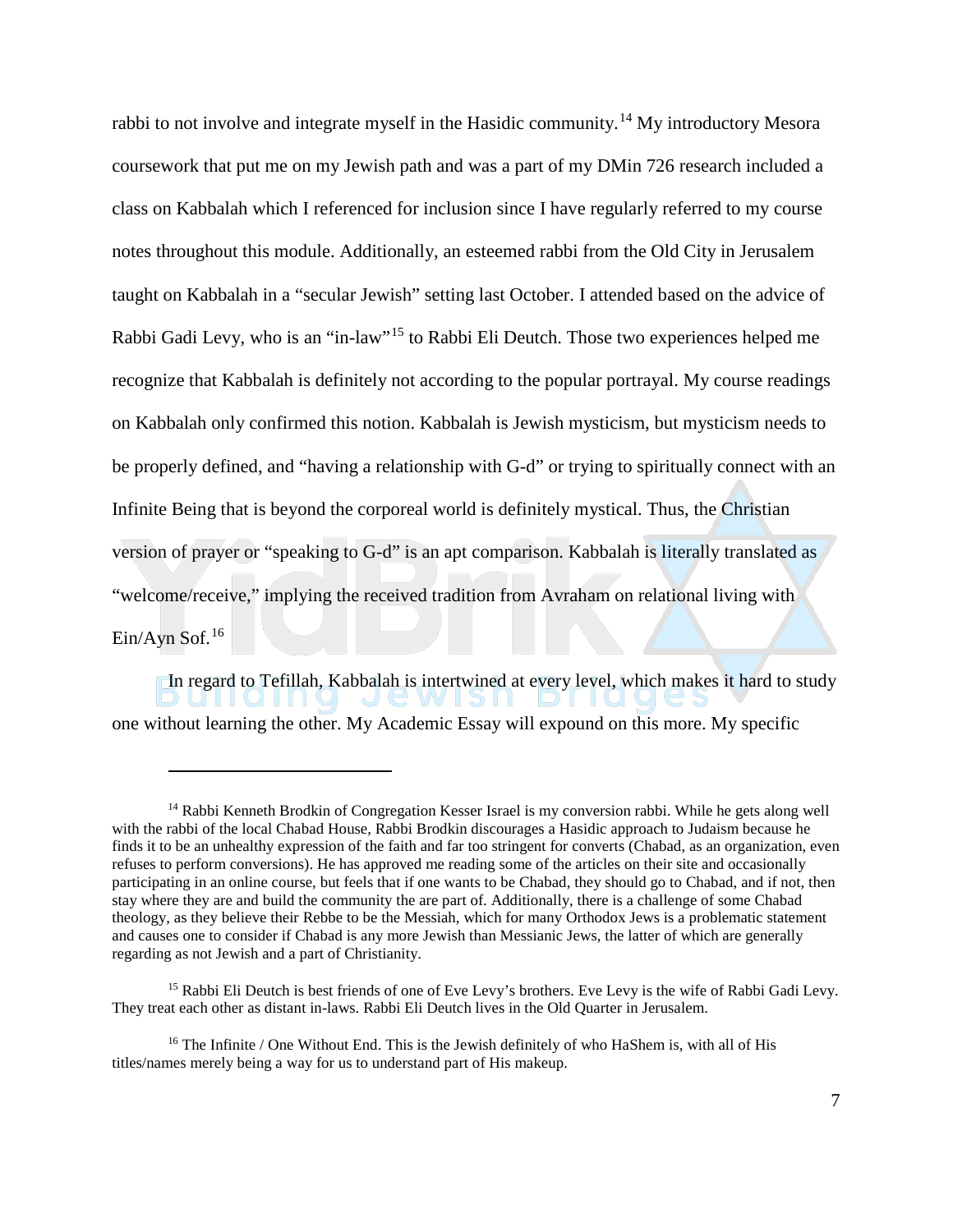experiences in my research on Tefillah, however, have helped me understand the Jewish approach to prayer as a whole. One can recite Tehillim for all sorts of reasons,  $17$  and it is customary to either recite/chant/sing all 150 Tehillim every week or once a month (reading plans are found in Tehillim books that offer both options). Personal prayer is typically a feminine approach more than a masculine approach, since men are bound to time-specific mizvoth<sup>[18](#page-7-1)</sup> and women are not. Thus, women typically have informal personal prayers while men daven at set times instead. My experiences with davening and learning the specific rules on prayer (pronunciation, what can be interrupted, when to stand, sit, etc.) showed me that while one does not need experience to pray informally, davening requires trained skill and practice. I have been davening at this shul<sup>[19](#page-7-2)</sup> for over a year now and there is so much I have not even scratched the surface of because it is so semiotically rich. On meditation, my readings helped me more than my field research since I only found one meditation opportunity that was focused on mindfulness meditation. My readings gave me insight on the other forms of meditation, which suggest to me that since Avraham is attributed with the original Kabbalistic work and meditation,<sup>[20](#page-7-3)</sup> that perhaps the cultures known for meditation in the East appropriated the technique from a culture in the Middle East.

 $\overline{a}$ 

<span id="page-7-2"></span><span id="page-7-1"></span><span id="page-7-0"></span><sup>&</sup>lt;sup>17</sup> Many recite psalms on behalf of those who are sick to heal them or dedicate reading to someone who has recently passed to give them favorable judgement, etc.

<sup>18</sup> Commandments

<sup>19</sup> Synagogue

<span id="page-7-3"></span><sup>20</sup> Aryeh Kaplan, *Sefer Yetzirah: The Book of Creation* (York Beach, ME: Weiser Books, 1997).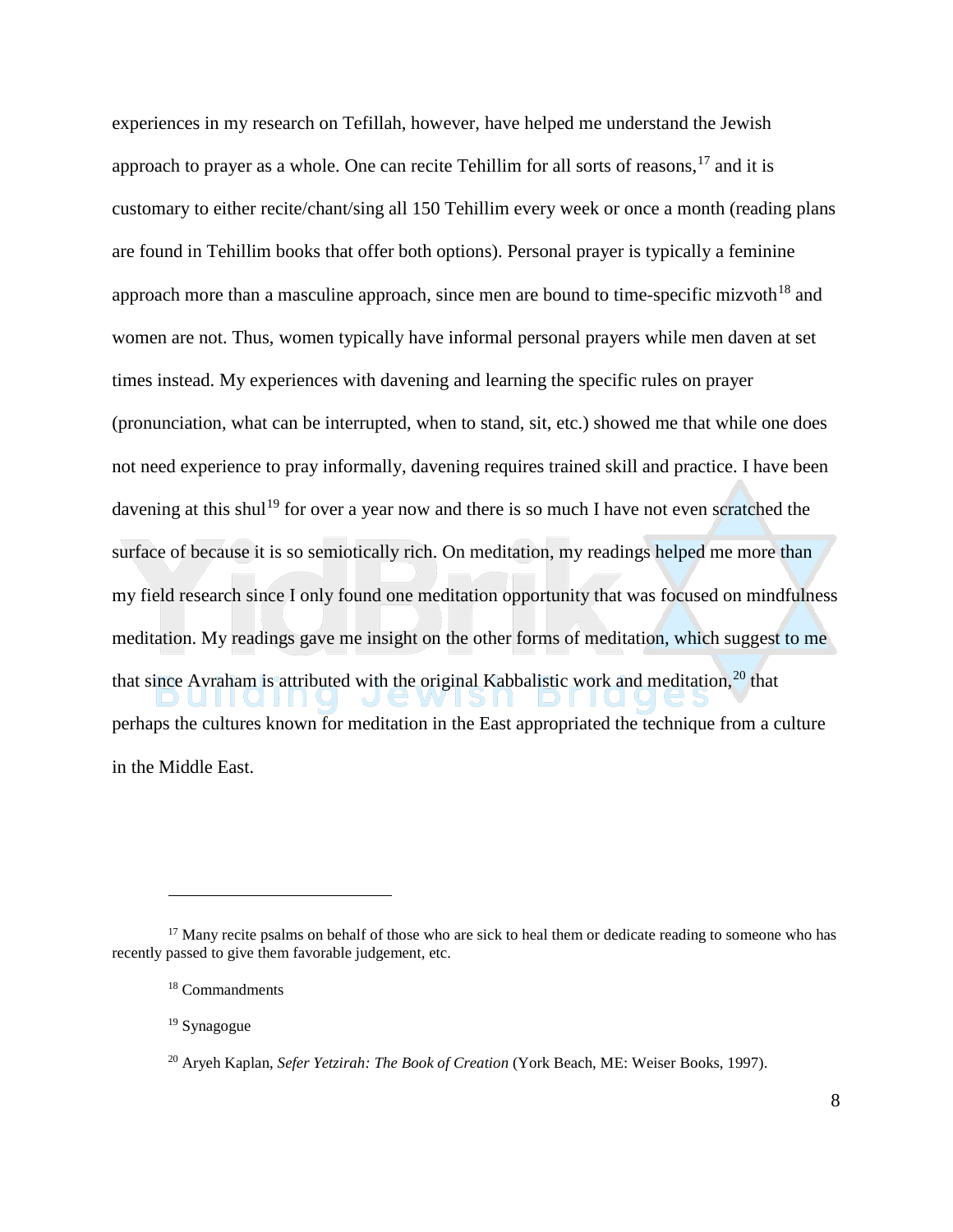To summarize my experience, my module topic is looking at the tip of the iceberg, with so much more waiting to be experienced and lived.